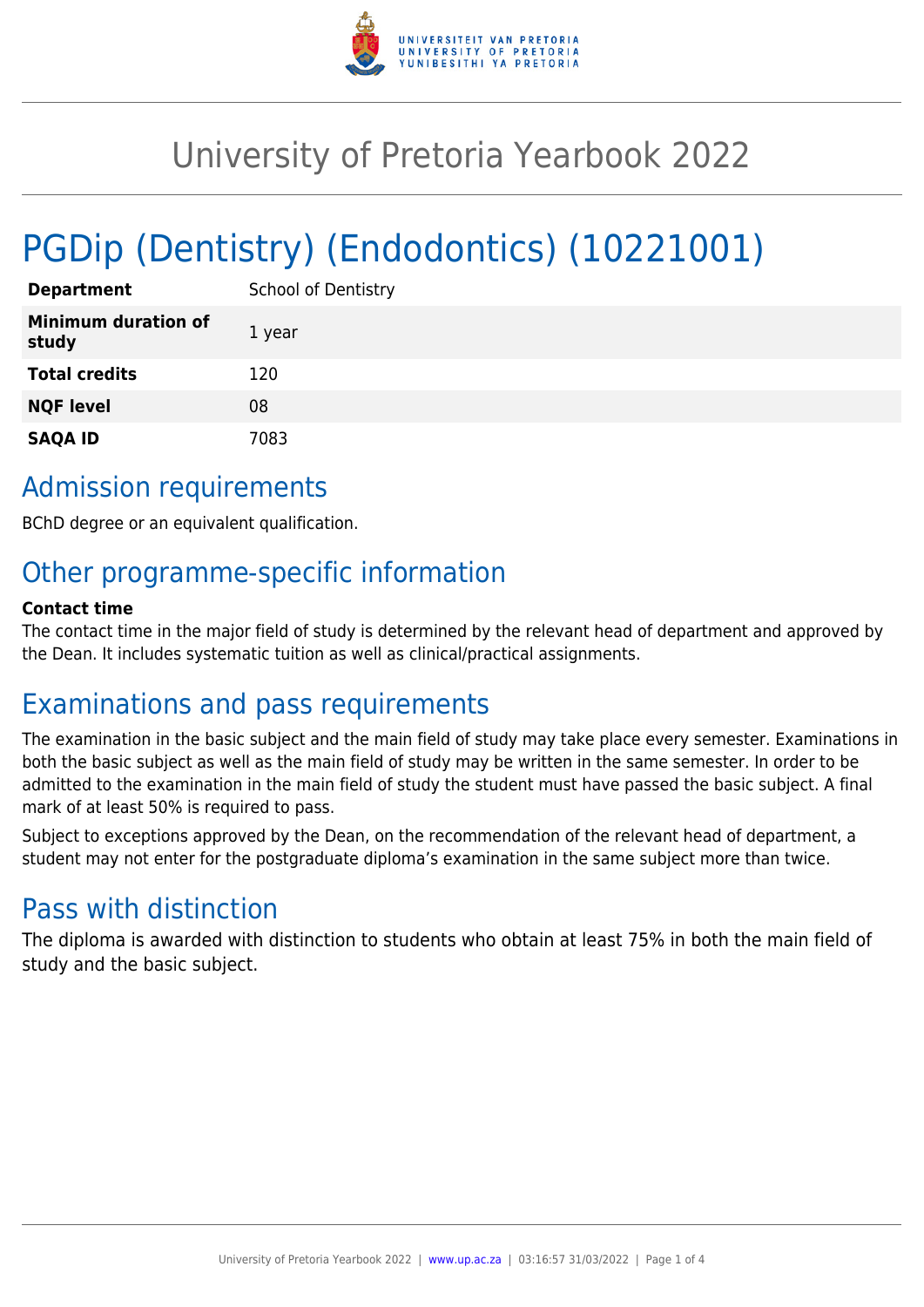

# Curriculum: Final year

**Minimum credits: 120**

## **Core modules**

## **Endodontics 701 (END 701)**

| <b>Module credits</b>         | 100.00                         |
|-------------------------------|--------------------------------|
| <b>NQF Level</b>              | 08                             |
| <b>Prerequisites</b>          | No prerequisites.              |
| <b>Language of tuition</b>    | Module is presented in English |
| <b>Department</b>             | Odontology                     |
| <b>Period of presentation</b> | Year                           |
|                               |                                |

## **Elective modules**

## **Anatomy 710 (ANA 710)**

| <b>Module credits</b>         | 20.00                          |
|-------------------------------|--------------------------------|
| <b>NQF Level</b>              | 08                             |
| <b>Prerequisites</b>          | No prerequisites.              |
| <b>Language of tuition</b>    | Module is presented in English |
| <b>Department</b>             | Anatomy                        |
| <b>Period of presentation</b> | Semester 1                     |

## **Anatomy and principles of surgery 700 (CBA 700)**

| <b>Module credits</b>         | 20.00                           |
|-------------------------------|---------------------------------|
| <b>NQF Level</b>              | 08                              |
| Language of tuition           | Module is presented in English  |
| <b>Department</b>             | Maxillo Facial and Oral Surgery |
| <b>Period of presentation</b> | Semester 1                      |

### **Physiology 714 (FSG 714)**

| <b>Module credits</b>         | 20.00                          |
|-------------------------------|--------------------------------|
| <b>NQF Level</b>              | 08                             |
| <b>Language of tuition</b>    | Module is presented in English |
| <b>Department</b>             | Physiology                     |
| <b>Period of presentation</b> | Year                           |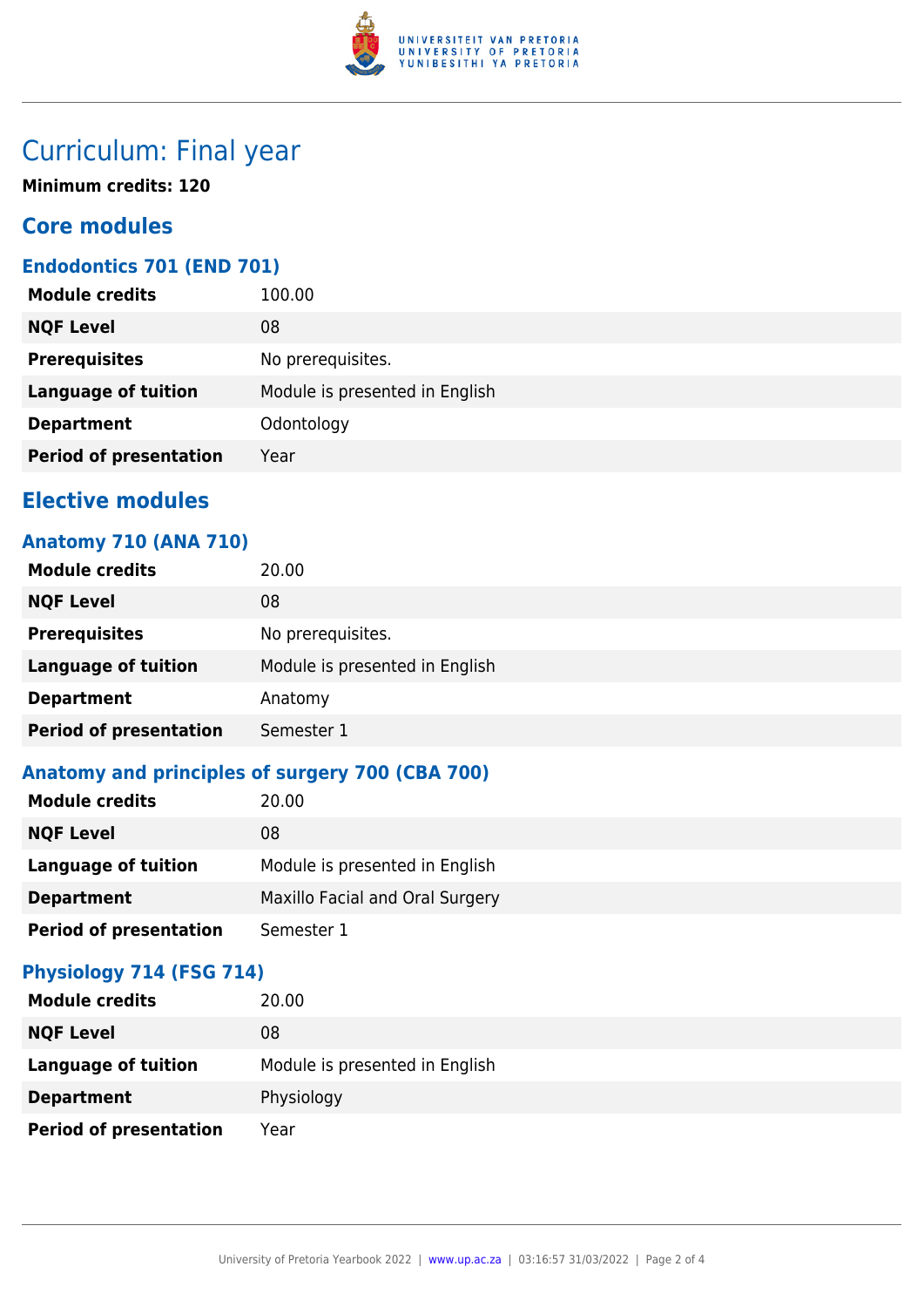

#### **Applied oral biology 700 (MDB 700)**

| <b>Module credits</b>         | 20.00                           |
|-------------------------------|---------------------------------|
| <b>NQF Level</b>              | 08                              |
| <b>Language of tuition</b>    | Module is presented in English  |
| <b>Department</b>             | Oral Pathology and Oral Biology |
| <b>Period of presentation</b> | Semester 1                      |

### **Introductory radiography 702 (RAD 702)**

| <b>Module credits</b>         | 20.00                                      |
|-------------------------------|--------------------------------------------|
| <b>NQF Level</b>              | 08                                         |
| <b>Language of tuition</b>    | Separate classes for Afrikaans and English |
| <b>Department</b>             | Oral Pathology and Oral Biology            |
| <b>Period of presentation</b> | Semester 1                                 |

## **Ethics and jurisprudence 700 (RLE 700)**

| <b>Module credits</b>         | 30.00                                     |
|-------------------------------|-------------------------------------------|
| <b>NQF Level</b>              | 08                                        |
| <b>Prerequisites</b>          | A minimum of one year practice experience |
| <b>Language of tuition</b>    | Module is presented in English            |
| <b>Department</b>             | Dental Management Sciences                |
| <b>Period of presentation</b> | Semester 1                                |

#### **Module content**

To be a good healthcare practitioner requires a life-long commitment to sound professional and ethical practices and an overriding dedication to the interests of fellow human beings and society. The term "profession" means "a dedication, promise or commitment publicly made". Practice as a healthcare professional is based on a relationship of mutual trust between patients and healthcare practitioners. In the course of their professional work healthcare practitioners are required to subscribe to certain rules of conduct. To this end the Health Professionals Council of South Africa (HPCSA) has formulated a set of rules regarding professional conduct against which complaints of professional misconduct will be evaluated. These rules are presented in the basic subject, Ethics and jurisprudence.

#### **Dental materials 702 (THM 702)**

| <b>Module credits</b>         | 20.00                          |
|-------------------------------|--------------------------------|
| <b>NQF Level</b>              | 08                             |
| <b>Language of tuition</b>    | Module is presented in English |
| <b>Department</b>             | Odontology                     |
| <b>Period of presentation</b> | Semester 1                     |